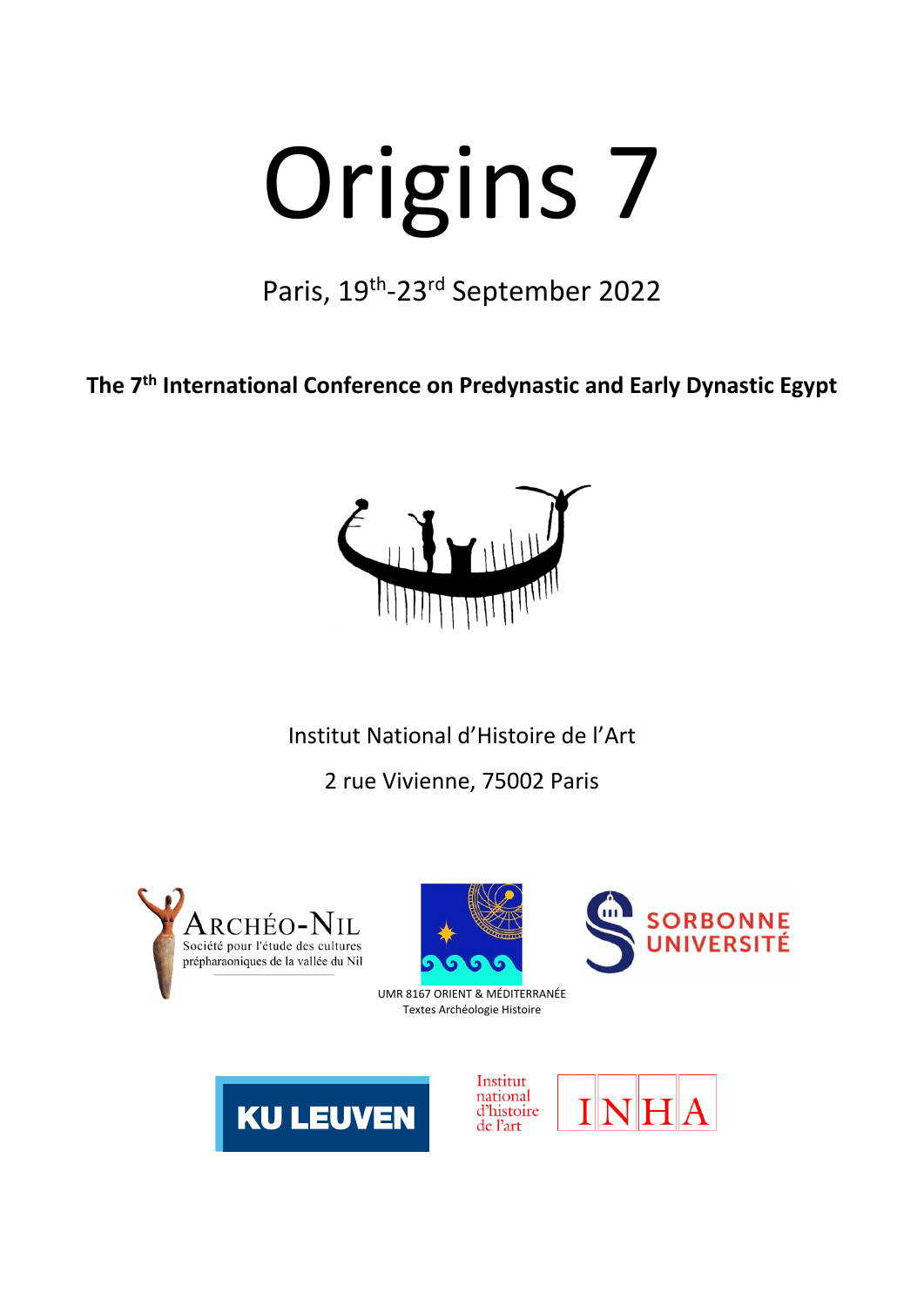## **Monday 19th September 2022**

- 9:30-10:30 Registration & coffee
- 10:30-11:00 Welcome and opening speech

#### **Funerary Archaeology**

Chair: Yann Tristant

- 11:00-11:25 Chloé Girardi, *From human bones to human bodies: reconstituting Pre- and Early Dynastic burial practices through an archaeothanatological approach*
- 11:25-11:50 Regina Hölzl, Vera Müller, Mary F. Ownby & Johannes H. Sterba, *The re-evaluation of the cemetery of Turah: new queries and first results*
- 11:50-12:15 Nicola Math, *"A Funeral – all inclusive" - Grave Inventory within the Turah Cemetery and beyond*
- 12:15-14:00 Lunch break
- 14:00-14:25 Lea Rees, *Dahshur before Snefru. The pre-pyramid cultural landscape of Dahshur*
- 14:25-14:50 Christiana E. Köhler, *Visualizing an Ancient Egyptian queen. The tomb of Meret-Neith of the 1st Dynasty at Abydos - Umm el-Qaab revisited*
- 14:50-15:15 Masahiro Baba, *Revealing the elite ritual landscape at Hierakonpolis*
- 15:15-15:50 Coffee break

#### **Iconography**

Chair: Krzysztof Ciałowicz

- 15:50-16:15 Dorian Vanhulle & Stan Hendricks, *A Little Bird Told Me … Observations on the representation of birds during the Predynastic and Early Dynastic Period*
- 16.15-16.40 Marcelo Campagno & Ianir Milevski, *Real or imaginary: fortification walls in the iconography of the Proto- and Early Dynastic Periods*
- 16:40-16:55 Renee Friedman, Daniel Antoine, Barbara Wills, Sophie Rowe & Rebecca Whiting, *The Decorated Body in Predynastic Egypt*
- 16:55-17:10 Sonja Speck, *Pre- and Early Dynastic body concepts in Old Kingdom anthropomorphic sculpture: Transformation and selection processes*
- 17:10-17:25 Julie Villaeys, *The development of the royal imagery: new considerations about the definition of the king*
- 18:00 Welcome reception

# **Tuesday 20th September 2022**

#### **Lower Egypt**

Chair: Ulrich Hartung

9:30-9:55 Rita Hartmann & Mary F. Ownby, *New insights into the pottery of the earliest occupation layer at Tell el-Fara'in/Buto*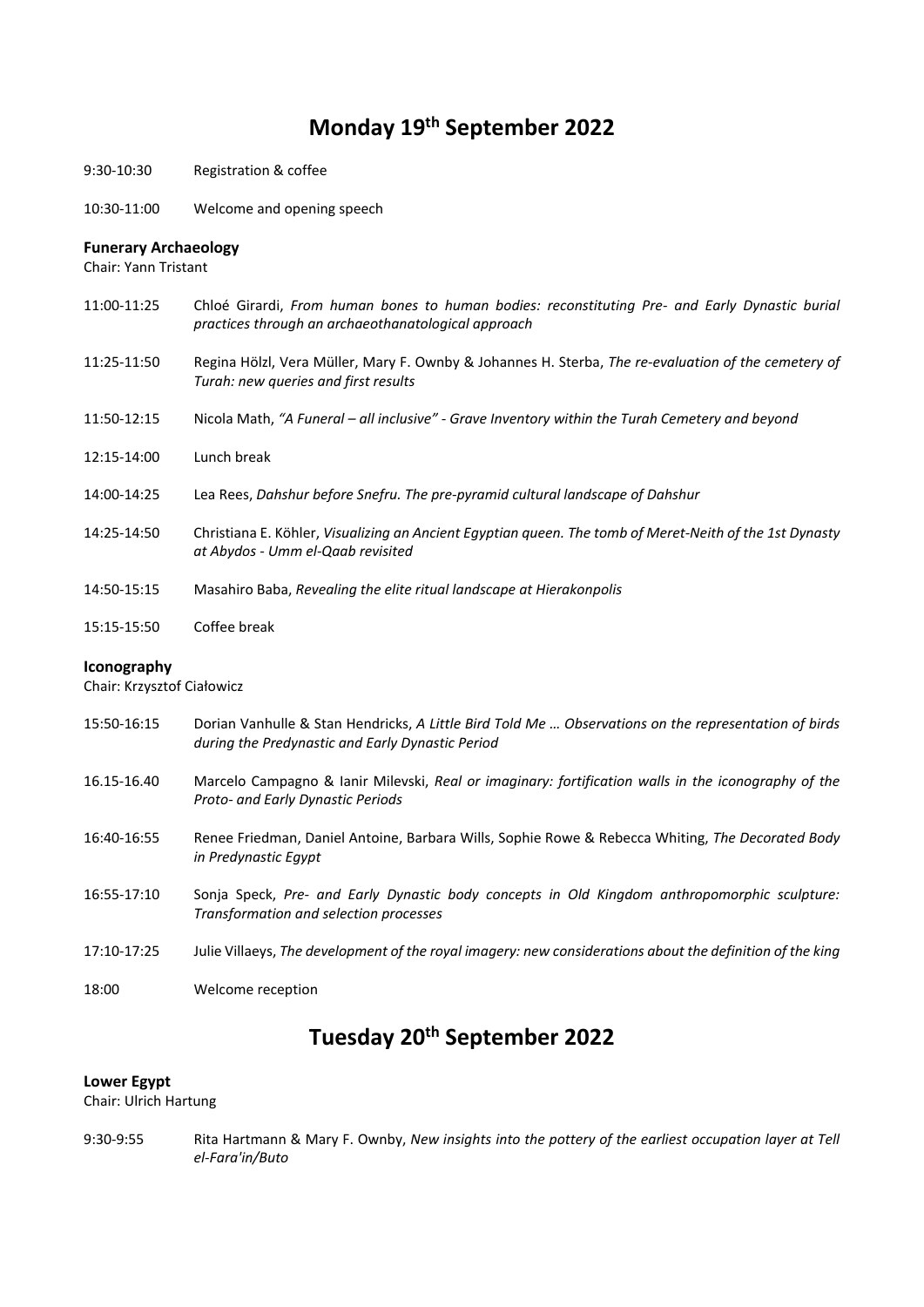| 9:55-10:10                               | Ulrich Hartung, Some remarks on the stratigraphy of Tell el-Fara'in - Buto                                                                                                                                                    |
|------------------------------------------|-------------------------------------------------------------------------------------------------------------------------------------------------------------------------------------------------------------------------------|
| 10:10-10:35                              | Nathalie Buchez, Rachid EL-Hajaoui, Samuel Guérin & Mathilde Minotti, Recent excavations in the LEC<br>settlement of Tell el-Iswid                                                                                            |
| 10:35-11:05                              | Coffee break                                                                                                                                                                                                                  |
| 11:05-11:30                              | Jade Bajeot, The Lower Egyptian Culture and its evolution: new perspectives through the ceramic<br>technology approach                                                                                                        |
| 11:30-11:55                              | Agnieszka Mączyńska, Pottery in Lower Egypt: organisation and development of production in the 4th<br>millennium BC. A view from Tell el-Farkha                                                                               |
| 11:55-12:20                              | Marek Chłodnicki & Krzysztof M. Ciałowicz, Spatial organization and architecture of the settlement at<br>Tell el-Farkha from its origins to the appearance of the Nagadians                                                   |
| 12:20-14:00                              | Lunch break                                                                                                                                                                                                                   |
| 14:00-14:25                              | Mariusz A. Jucha, Magdalena Kazimierczak, Natalia Małecka-Drozd, Grzegorz Bak-Pryc & Konrad Grzyb,<br>The Nile Delta society of the 4th/3rd millennium BC as seen from the perspective of recent research at<br>Tell el-Murra |
| 14:25-14:50                              | Joanna Dębowska-Ludwin, Karolina Rosińska-Balik & Mariusz A. Jucha, The great mastaba of Tell el-<br>Farkha revised. When, how and why?                                                                                       |
| 14:50-15:05                              | Lawrence S. Owens, Joanne M. Rowland, Joris F.L. van Wetering & Mariusz A. Jucha, New excavations<br>at the Protodynastic-Early Dynastic cemetery of Kafr Hassan Dawood (KHD), Wadi Tumilat, East Delta                       |
| 15:05-15:40                              | Coffee break                                                                                                                                                                                                                  |
| <b>Rock art</b><br>Chair: Stan Hendrickx |                                                                                                                                                                                                                               |
| 15:40-16:05                              | Maria Gatto, Antonio Curci, Dorian Vanhulle, Stan Hendrickx, John C. Darnell, Serena Nicolini & Alberto<br>Urcia, Discoveries old and new - AKAP's ongoing research on the Predynastic/Early Dynastic rock art of             |

- 16:05-16:20 Sebastián Francisco Maydana, *What do petroglyphs do? Power, prestige and landscape in the Eastern Desert of Egypt*
- 16:20-16:35 Paweł Lech Polkowski, *Prehistoric Rock Art at Dakhleh Oasis: A review of the current state of research*
- 16:45-18:00 Poster session 1

*the First Cataract region*

# **Wednesday 21st September 2022**

## **Upper Egypt**

Chair: Renee Friedman

- 9:30-9:55 Irene Forstner-Müller, Uroš Matić & Philipp Seyr, *The Oldest Town of Kom Ombo? New Evidence from the Recent Work of the Egyptian-Austrian Mission*
- 9:55-10:20 Tomasz Herbich & Renee Friedman, *Geophysical surveying in Hierakonpolis - a summary*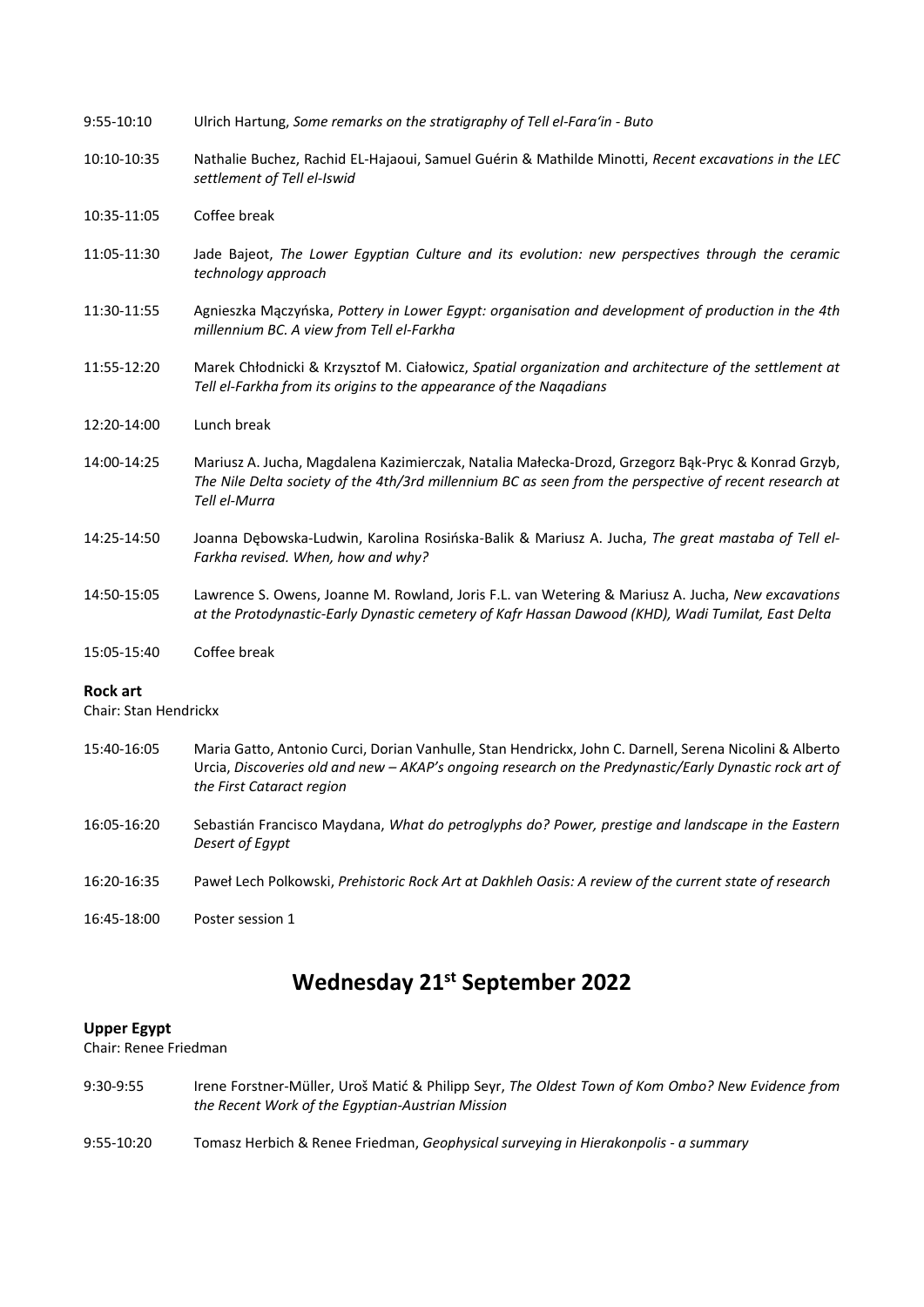| 10:20-10:45 | Yann Tristant, Dendara at its origins                                                                                                            |
|-------------|--------------------------------------------------------------------------------------------------------------------------------------------------|
| 10:45-11:15 | Coffee break                                                                                                                                     |
| 11:15-11:40 | Joanne M. Rowland, Joris F.L. van Wetering & Geoffrey J. Tassie <sup>t</sup> , Surveying the Nagada Region: results<br>from fieldwork in 2018-19 |
| 11:40-12:05 | Matthew D. Adams, The Abydos Royal Brewery and the Vocabulary of Power in Early Egypt                                                            |
| 12:05-12:20 | Yaser Mahmoud Hussein, Nagada III settlement at South Abydos: A recent fieldwork report                                                          |
| 12:20-14:00 | Lunch break                                                                                                                                      |

#### **Cult, ideology and social complexity**

Chair: E. Christiana Köhler

- 14:00-14:25 Friederike Junge, *Damaged ceramic vessels in Pre- and Early Dynastic burial contexts – Breaking the habit or the habit of breaking?*
- 14:25-14:50 Nora Kuch, *Fragments of a Ritual – Deliberate Depositions of Stone Vessel Fragments as part of Early Dynastic Burial Practice*
- 14:50-15:05 Olivier Rochecouste, *Who are the Early Dynastic Elite? Reviewing the Social Distinctions behind Early Dynastic Elite Tombs*
- 15:05-15:40 Coffee break

#### **Egypt in context**

Chair: Heiko Riemer

- 15:40-16:05 Vincent Oeters, *"Africanized Invaders" - The Origins of the Egyptian civilisation according to Jean Capart* 16:05-16:30 Jacek Kabaciński, Agnieszka Czekaj-Zastawny & Joel D. Irish, *Transformations in the Neolithic burial practices in the Egyptian Western Desert. A case of Gebel Ramlah* 16:30-16:45 Marie Peterková Hlouchová, *Origins of the ancient Egyptian "sun cult": some methodological challenges* 16:45-17:00 Eliot Braun & Marcin Czarnowicz, *A Peep at Tel Ma'ahaz: Was Its Early Bronze 1 Stratum an Egyptian Settlement in the Southern Levant?*
- 17:10-18:30 Poster session 2

# **Thursday 22nd September 2022**

#### **Lithic studies**

Chair: Béatrix Midant-Reynes

| 9:30-9:55   | Heiko Riemer, Pastoral nomads of the Western Desert: Subsistence mobility and lithic strategies                                                                                                                                                  |
|-------------|--------------------------------------------------------------------------------------------------------------------------------------------------------------------------------------------------------------------------------------------------|
| 9:55-10:20  | Béatrix Midant-Reynes & François Briois, The flint industry at Tell el-Iswid. A first synthesis                                                                                                                                                  |
| 10:20-10:45 | Raphaël Angevin, Quelques talons cachés Sur les stigmates de détachement des supports lithiques et<br>leur effacement volontaire en Égypte protodynastique : quelques éléments de réflexion à partir des<br>industries d'Abydos et Saggarah Nord |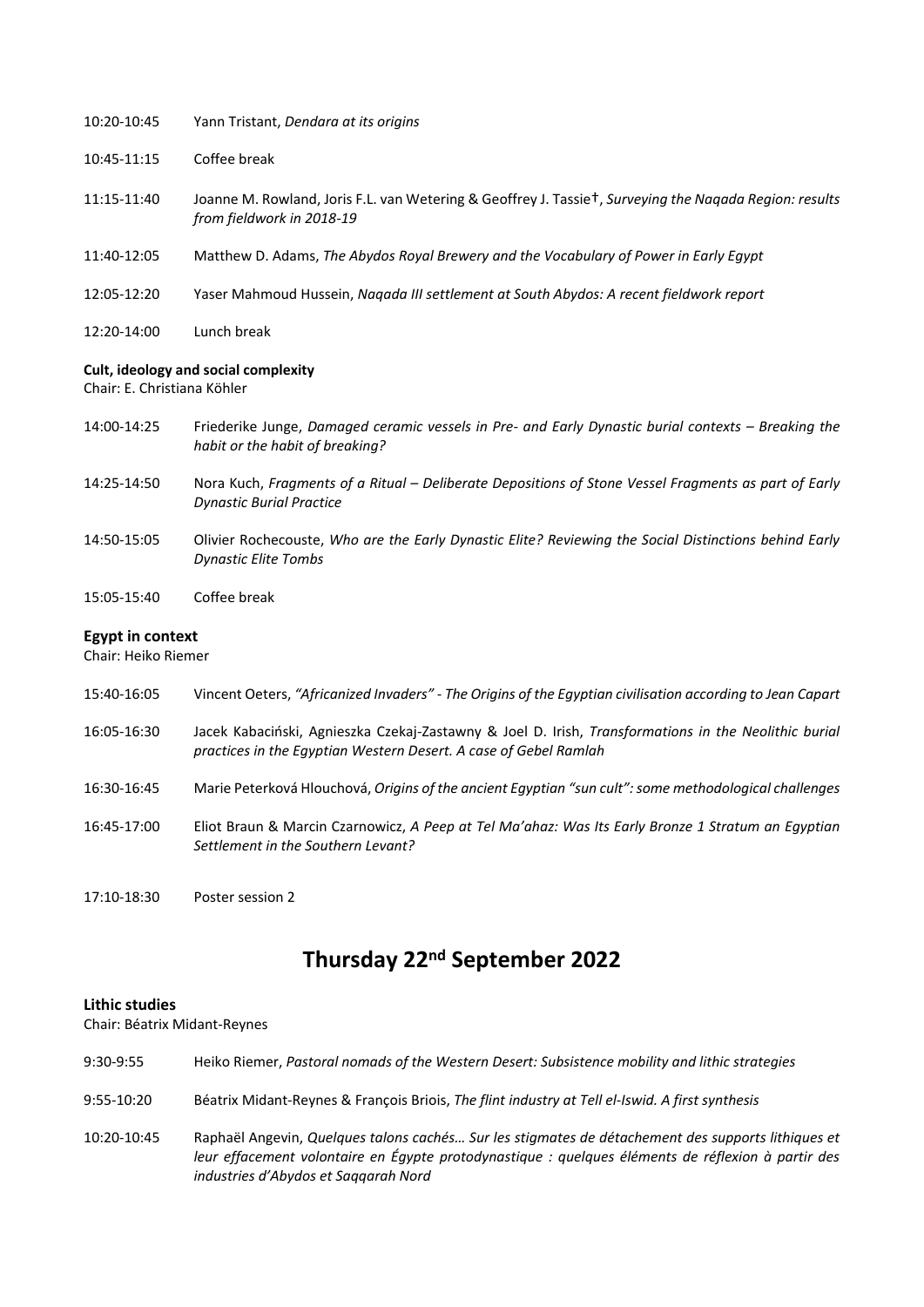- 10:45-11:15 Coffee break
- 11:15-11:40 François Briois, Béatrix Midant-Reynes & Pierre-Antoine Beauvais, *The flint miners' camps on the Galala plateau : WS013 in Wadi Nikhayabar*
- 11:40-12:05 Karin Madrigal & Raphaël Angevin, *Autour des collections lithiques prédynastiques du musée des Confluences (Lyon, France). Louis-Charles Lortet en Égypte (1897-1909) : de la paléo-écologie à la Préhistoire culturelle de l'Homme*
- 12:05-12:20 Katarzyna Lajs, *Not only professionals: twofold production of Early Dynastic and Old Kingdom flint tools reflected in the inventory from Tell el-Murra*
- 12:20-14:00 Lunch break

#### **Pottery studies**

Chair: Mariusz Jucha

- 14:00-14:25 Grazia A. Di Pietro & Renee Friedman, *Upper-Lower Egypt interactions in the 4th millennium BC: the evidence provided by the pottery with 'rouletted decoration' from the Upper Egyptian Nile Valley*
- 14:25-14:50 Amber Hood, *Absorbed residue analysis of funerary ceramics from the Early Dynastic cemetery of Maassara (Helwan)*
- 14:50-15:05 Xavier Droux, *The Ponda database and white Cross-lined vessels: toward a better understanding of Cware vessels*
- 15:05-15:20 Axelle Brémont, *Vers une chronologie fine des vases D-ware : décor, forme, contexte*
- 15:20-15:50 Coffee break
- 16:00-17:30 Poster session 3
- 18:00-20:00 Keynote lecture and reception (TBC)

# **Friday 23rd September 2022**

#### **Material, technology and craft specialisation**

Chair: Liam McNamara

| 9:30-9:55    | Stan Hendrickx & Merel Eyckerman, Rhomboid is not just a shape                                                                                                                |
|--------------|-------------------------------------------------------------------------------------------------------------------------------------------------------------------------------|
| $9:55-10:20$ | Robert Kuhn, The stone vessel convolute in the tomb of king Dewen at Abydos. A view on special<br>craftsmanship in Early Dynastic Eaypt                                       |
| 10:20-10:45  | Martin Odler, Jiří Kmošek, Marek Fikrle, Yulia V. Erban Kochergina & Yann Tristant, The origins of Early<br>Dynastic copper. Current state of research and future prospects   |
| 10:45-11:15  | Coffee break                                                                                                                                                                  |
| 11:15-11:40  | Alistair Dickey, New insights into the textile chaîne opératoire in Pre and Early Dynastic Egypt: the role<br>of splicing in thread production and its potential implications |
| 11:40-12:05  | Aline Emery-Barbier, Micro-plant remains: witnesses of production economy, ancient materials and<br>techniques                                                                |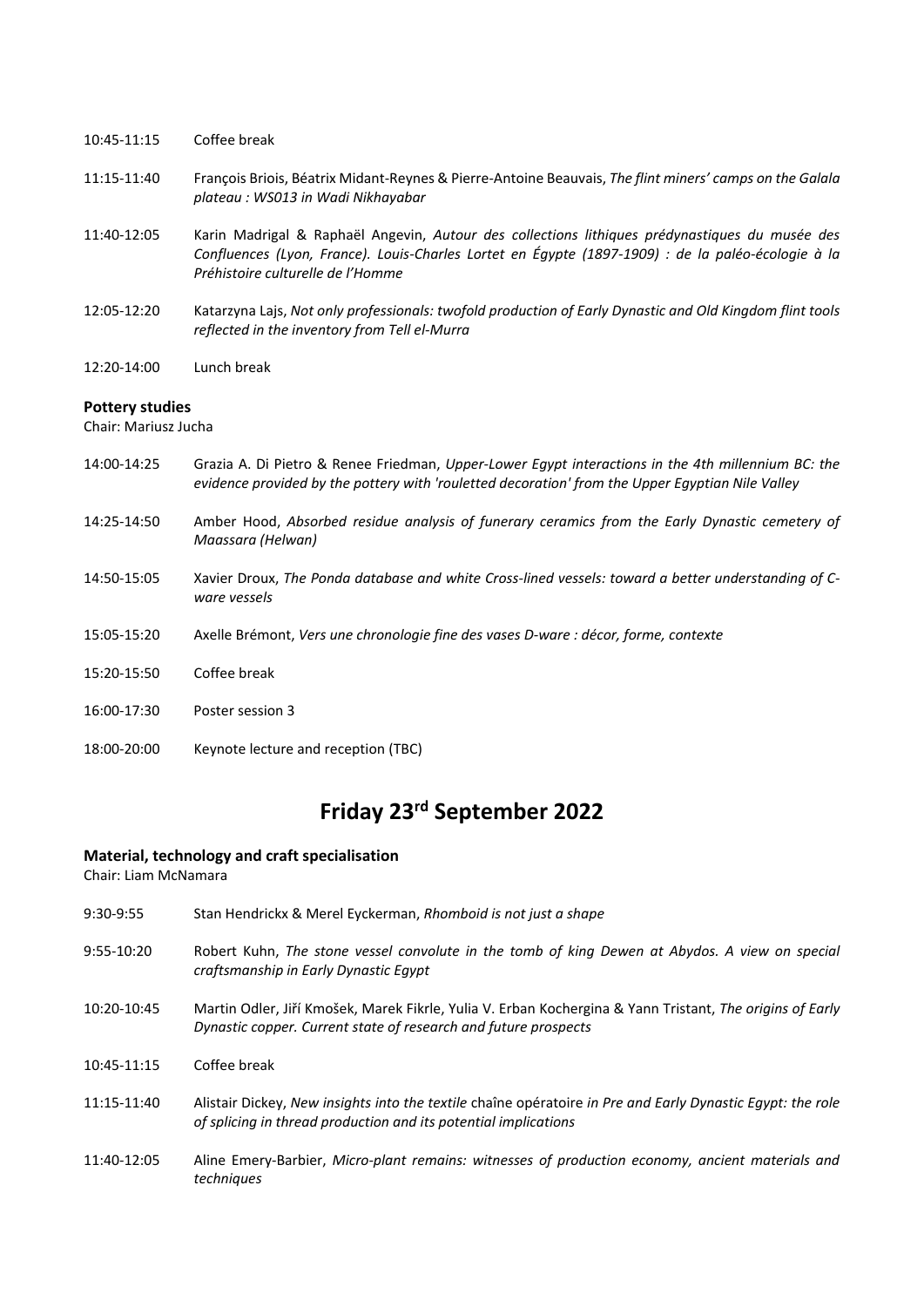12:05-12:30 Joséphine Lesur, *Fishing and herding in the Nile Delta during the Predynastic (4th millennium BCE)*

12:30-14:00 Lunch break

## **Archives and Museums studies**

Chair: Xavier Droux

| 14:00-14:25 | Liam McNamara, Faking it? Once more "MacGregor Man"                                                                                          |
|-------------|----------------------------------------------------------------------------------------------------------------------------------------------|
| 14:25-14:50 | Federica Ugliano & Giulio Lucarini, Heliopolis at its dawn: the PrEMuC – Prehistoric Egypt in Museum<br>Collections – project                |
| 14:50-15:05 | Bart Vanthuyne & Helen McDonald, Reassessing, rediscovering and contextualising Quibell's 1894-1895<br>Ballas excavations and finds in Egypt |
| 15:05-15:30 | Sergio Alarcón Robledo, Early Dynastic North Saggara: From archives to landscape analysis                                                    |
| 15:30-16:00 | Coffee break                                                                                                                                 |

## **Textual evidence**

Chair: Pierre Tallet

| 16:00-16:25 | Massimiliano Nuzzolo, The Palermo Stone and the Cairo Fragments. New insights into the Ancient<br><b>Egyptian Royal Annals</b> |
|-------------|--------------------------------------------------------------------------------------------------------------------------------|
| 16:25-16:50 | Eva-Maria Engel, Organizing Life and Death: Institutions in the Reign of Khasekhemwy                                           |
| 16:50-17:05 | Matthew George, An investigation of the link between changing titles and administrative reforms in<br>Early Dynastic Egypt     |
| 17:05-17:20 | Jean-Pierre Pätznick, Les « Kollektivsiegel » de l'Égypte thinite : une nouvelle approche                                      |
| 17:20-17:35 | Susan Thorpe, The Medium and the Message: aspects of life in Early Dynastic Egypt                                              |
| 17:35-18:00 | Conclusion                                                                                                                     |
| 20:00       | Farewell dinner                                                                                                                |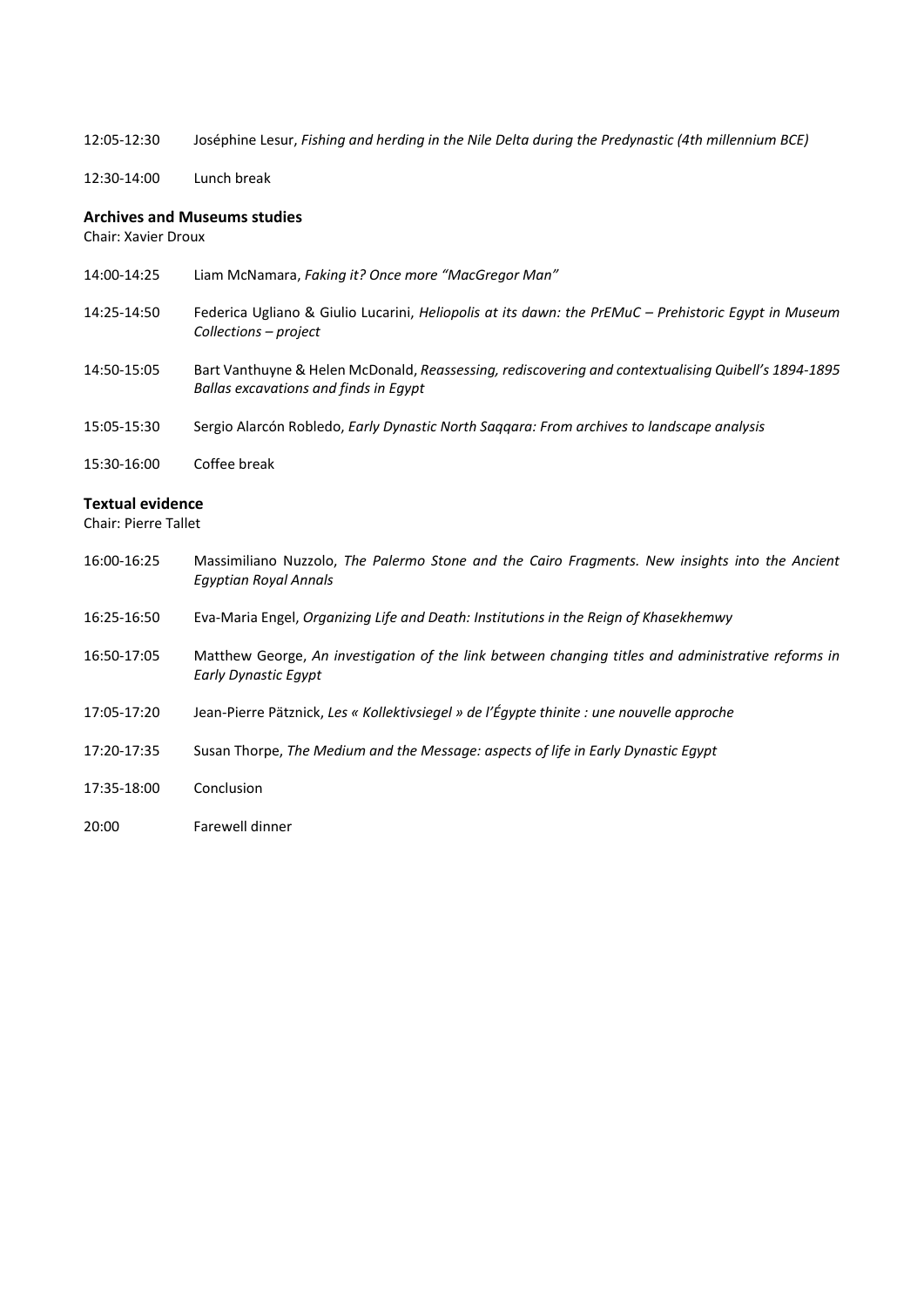## **Posters**

## **Poster session 1 (Tuesday 20th September 2022)**

Elizabeth Brice, *One or Many? Uncovering the varied uses of Predynastic Egyptian animal figurines*

- Wouter Claes & Dorian Vanhulle, *Boat models from the Early Dynastic settlement of Elkab: new insights in the archaeology of early pharaonic domestic contexts*
- Wojciech Ejsmond, Olivier P. Rochecouste & Taichi Kuronuma, *Archaeological landscape of the Northern Necropolis of Gebelein in the light of current research*

Maria Gatto & Oren Siegel, *Introducing the BORDERSCAPE Project*

Yaser Mahmoud Hussein, *Local Elite or State Elite: The biggest mudbrick tomb from the First Dynasty at Abydos*

Allison McCoskey, *Forming the 'Dual King': Early Royal Iconography as a Mechanism for Social Unification*

Mathilde Minotti, *The ornaments at Tell el-Iswid (Sharqiya) from Lower Egyptian culture to Naqada culture*

Vincent Morel, Jonathan Maître & Dorian Vanhulle, *Landscape Laboratory: (Re)Exploring Rock Art at Wadi Hammamat*

Kathryn E. Piquette, Merel Eyckerman, Frank Förster & Stan Hendrickx, *Re-viewing the Narmer palette*

Joris F.L. van Wetering, *Nubt and the Kingdom of Naqada. Early complex polity formation in Upper Egypt, Fourth Millennium BCE*

#### **Poster session 2 (Wednesday 21st September 2022)**

- Raphaël Angevin & Christine Lorre, *Le mobilier lithique du tombeau royal de Nagada (Égypte, Ire Dynastie) : un essai d'analyse taphonomique, technologique et spatiale*
- Marcin Czarnowicz, *Carpenters and shipwrights in Predynastic Egypt*
- Belén Daizo, *The Eastern Nile Delta as the centre of interaction between Egypt and the Levant in the V and IV millennium BC: an analysis from the transformations and uses of landscape*
- Wojciech Ejsmond, *From Economics to Politics. On the origins of proto-state capitals*
- Sandy Ferri, *Analysis of the decorated pottery of Tell el-Iswid. Preliminary results of a typo-stylistic study*
- Scott Haddow, Joanne Rowland, Joris Van Wetering & Afaf Wahba, *Rescue Excavations at Manshiya and Naqada South, Naqada Region, Upper Egypt*
- Susan Kelly, *Lifting the veil: Female Social Power in Early Egypt: Dynasties 1 3*
- Camille Koerin, *Cylinder Seals, witnesses of interaction between Egypt and Mesopotamia during the 4th Millennium BCE – First Results*
- Taichi Kuronuma, *Spatial analysis of the grave distribution in the Upper Egyptian Predynastic cemetery: A case study of the Main Cemeteries at Naqada*
- Marinus Ormeling, *Temporal constraints for burial practices in Early Dynastic Egypt. A detour in the evaluation of socialeconomic aspects of tomb construction for the middle and lower classes*
- Anna Pieri, Sean Dougherty & Renee Friedman, *Analyses and comparison of dental pathologies in the predynastic cemeteries of Hierakonpolis, Egypt*
- Martin Uildriks, *The Mesa'eed Archive: Predynastic Egypt and the Lenses of Colonialism*

#### **Poster session 3 (Thursday 22nd September 2022)**

Scott Allan, *Second Dynasty Chronology: Problems and possibilities*

Nathalie Baduel, *Le vert, le rouge et le noir. Les couleurs de la peinture tégumentaire prédynastique*

Anne Drewsen, *Textile production – an invisible industry*

Matthew George & Jessica Binet, *The implementation of a temporal framework in Early Dynastic Egypt, and its administrative implications*

Amber Hood, *Portable optically stimulated luminescence (pOSL) analysis at the tomb of Queen Meret-Neith, Abydos*